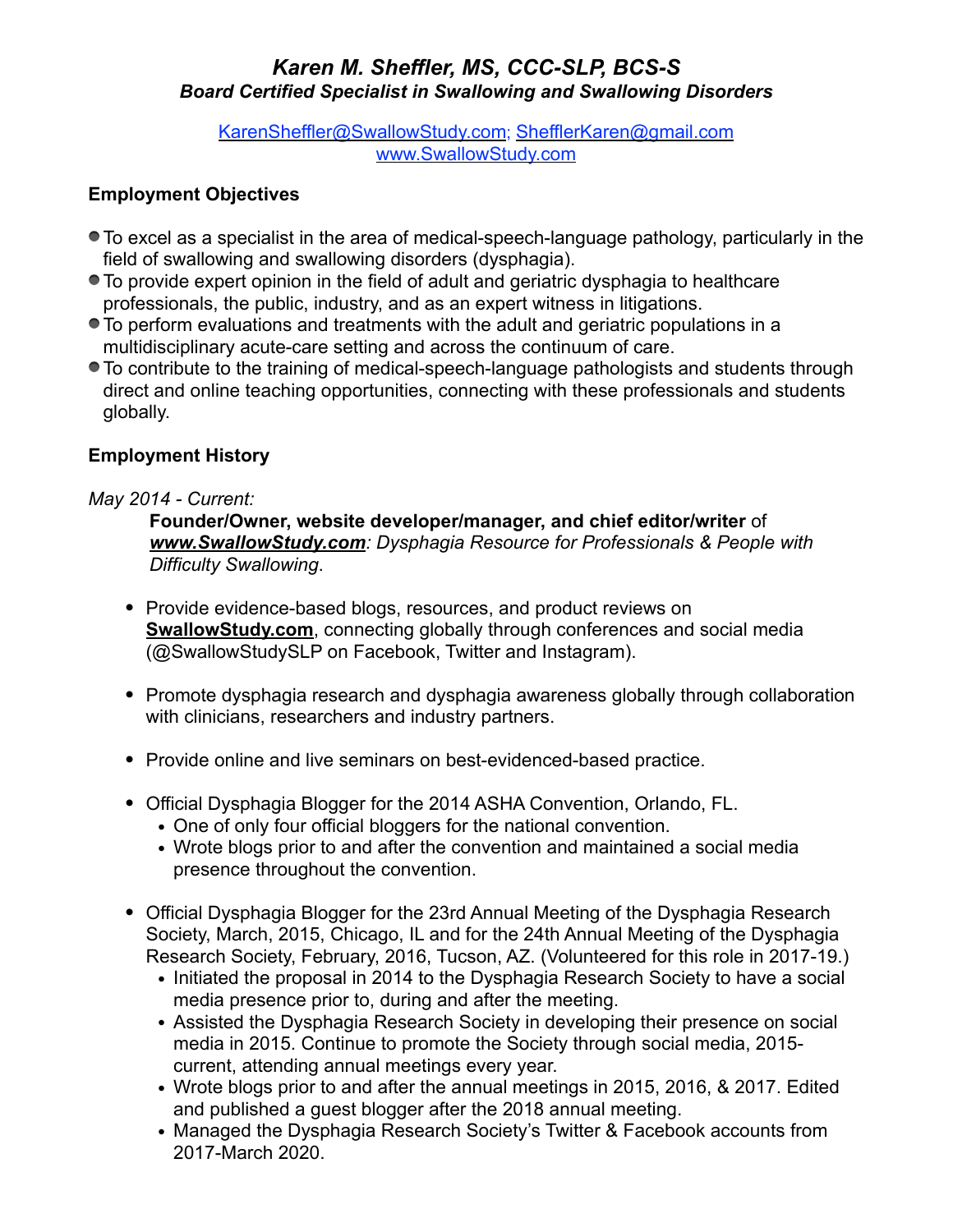- **•** Published blogs on [DysphagiaCafe.com,](http://DysphagiaCafe.com) [GrayMatterTherapy.com](http://GrayMatterTherapy.com), *ASHAsphere* at [blog.asha.org](http://blog.asha.org), [MedBridgeEducation.com,](http://MedBridgeEducation.com) SDX Dysphagia Experts (Swallowing Diagnostics, LLC), National Foundation of Swallowing Disorders (NFOSD) at [SwallowingDisorderFoundation.com](http://SwallowingDisorderFoundation.com), and Easy to Digest for the American Board of Swallowing and Swallowing Disorders at [SwallowingDisorders.org](http://SwallowingDisorders.org)
- **• Expert witness** (2016 current), providing both plaintiff and defense services in field of medical Speech-Language Pathology, specifically regarding swallowing disorders (dysphagia) for adults and geriatrics.
- **• Peer-reviewer** for courses in order for the following organizations to maintain ASHA -Approved CE Provider status: American Board of Swallowing and Swallowing Disorders (ABSSD); MedBridge Education; DysphagiaGrandRounds.com; and Swallowing Training and Education Portal (STEP), specifically assisted Dr. Ianessa Humbert with the Swallowing Physiology MasterClass and Practice Portal. Invited to peer-review and pilot the Normal Swallow Practice Portal (10/2020).
- **•** Created dysphagia content for MedBridgeEducation.com's online platform, containing home exercise programs and patient education.
- **•** *IDDSI Champion* (volunteer):
	- **•** Assisted in promotion and implementation of the International Dysphagia Diet Standardization Initiative (IDDSI) since 2014. Trained by the IDDSI board to promote IDDSI and educate the public on the new framework and testing methods.
	- **•** Assisted in the following research: **[https://irp-cdn.multiscreensite.com/fb094fe2/](https://irp-cdn.multiscreensite.com/fb094fe2/files/uploaded/Mapping_Varibar_to_IDDSI.pdf) [files/uploaded/Mapping\\_Varibar\\_to\\_IDDSI.pdf](https://irp-cdn.multiscreensite.com/fb094fe2/files/uploaded/Mapping_Varibar_to_IDDSI.pdf)**
	- **•** Member of the US IDDSI Reference Group (USIRG) formed 10/2020. USIRG is an informational and instructional body to support implementation of IDDSI across the United States. Working on the Resource & Best Practice and the Implementation & Advocacy work groups. Organized the USIRG booth in the exhibit hall (virtually & in-person) for ASHA conference 2021.
	- **•** Member of the IDDSI International Reference Group.
- **•** Dysphagia expert and consultant for Hormel Foods Corporation/Hormel Health Labs. Member of the Advisory Council for Hormel Health Labs (HHL) since 2017.
- **•** Provide dysphagia expert services to:
	- **•** Industry for product review and analysis for efficacy and safety.
	- **•** Non-profit organizations outside the field of speech-language pathology, such as The Society of Otorhinolaryngology and Head-Neck Nurses (SOHN).

## *October 2015 - Current:*

## **Speech-Language Pathologist Per Diem. Beth Israel Deaconess Medical Center, Beth Israel Lahey Health (BILH), Boston**.

Provide inpatient Speech-Language Pathology services in the acute to critical care setting for adults-geriatrics, including bedside evaluations, treatments, and Videofluoroscopic Swallow Studies (VFSS). Provide outpatient diagnostic services with VFSS. Provide weekend SLP stroke service coverage. Provide lectures, expert opinion & training.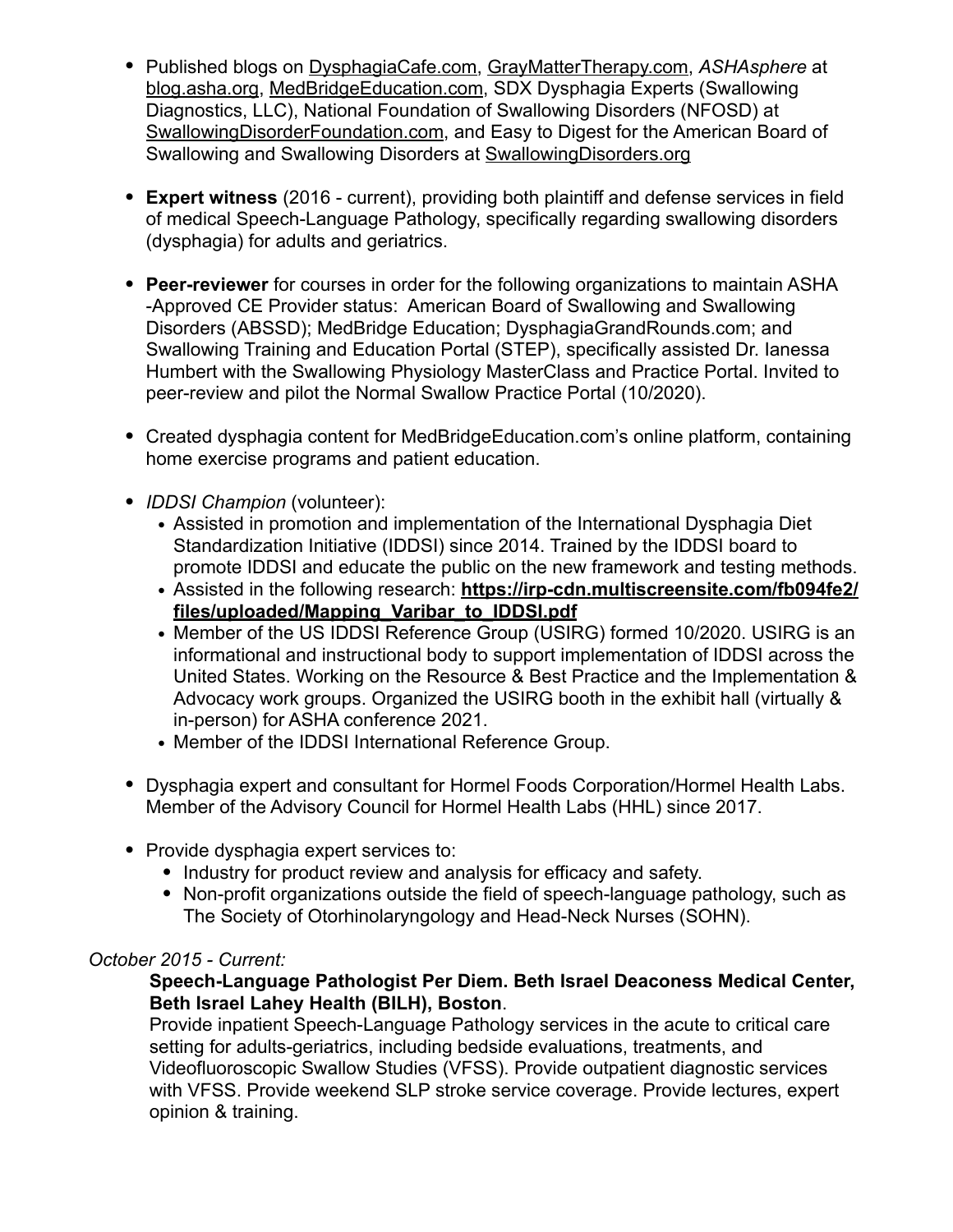## *January 2012 – December 2018:*

## **Speech-Language Pathologist Per Diem. Newton-Wellesley Hospital: Partner's Healthcare**.

Provided inpatient Speech-Language Pathology services in the acute to critical care setting for adults-geriatrics, including bedside evaluations and treatments, Videofluoroscopic Swallow Studies (VFSS), and Fiberoptic Endoscopic Evaluations of Swallowing (FEES). Provided outpatient services with VFSS.

## *May 2013 – 2016:*

## **Lecturer at Tufts University Dental School.**

Trained dental students how speech, language, and swallowing issues affect their patients and potentially impact their dental procedures.

Emphasized the impact of oral hygiene on prevention of aspiration pneumonia.

## *December 1999 – December 2013:*

#### **Speech-Language Pathologist. Carney Hospital: A Steward Family Hospital**, Dorchester, MA.

- *1999-2007***:** Provided full-time services as the only SLP for inpatient adults-geriatrics, inpatient/outpatient Videofluoroscopic Swallow Studies (VFSS), outpatient adults and pediatrics, and the Transitional Care Unit. (The TCU was a rehabilitation unit within the hospital, and I was the sole SLP from 1999 to 2006 when it closed).
- *2007-2013***:** Provided part-time services (24-32 hours per week) as the only SLP evaluating and treating the inpatient adult-geriatric population. Additionally, performed all of the inpatient/outpatient Videofluoroscopic Swallow Studies (VFSS) and some of the outpatient adult cognitive-linguistic and swallowing therapies.
- Established relationships with area universities: Supervised graduate school students during their clinical three-month to six-month internships from 2001 – 2013.
- Trained new nurses, nursing students, certified nursing assistants, 4th year medical students, and incoming house officers/interns.
- Collaborated on a daily basis with the nurse discharge planners to ensure continuity of care and advocate for the best discharge plan per the patients' goals of care/safety needs.
- Created and maintained all Carney Hospital Speech-Language Pathology Policies.
- Implemented and Managed the Dysphagia Program:
	- Marketed services for inpatient/outpatient VFSS.
	- Collaborated with dietitians to start dysphagia rounds for patient safety.
	- Designed, implemented and trained the Nursing Swallow Screen per the regulations by the Joint Commission and the Department of Public Health for stroke certification.
	- Created a Standard of Care to define Aspiration Precautions.
	- Initiated multiple patient-safety Continuous Quality Improvement projects (i.e., tray accuracy).
	- Established a policy for SLP Diet Ordering Privileges to ensure safe and accurate diet orders. Implemented red tray mats and red swallow guides to ensure patient safety at mealtime.
	- Implemented the standardized *National Dysphagia Diet* across Steward Hospitals.
	- Participated in the Boston-area Dysphagia Rounds (2000 current).
- Committees and task forces:
	- Researched hospital-acquired aspiration pneumonias and readmissions as a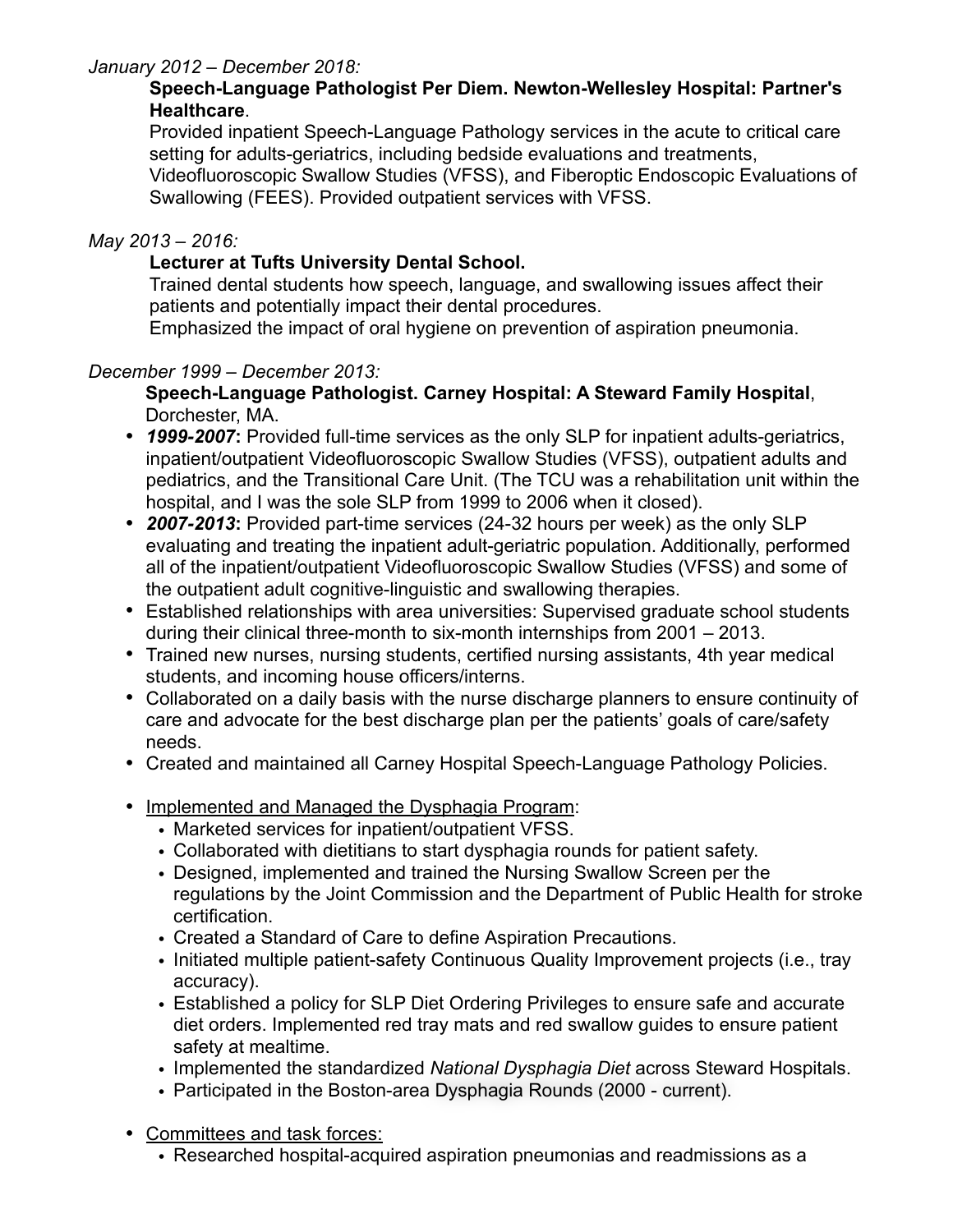member of a patient safety task force within the Patient Care Assessment Committee (PCAC). Performed root-cause analysis as to why the rates of pneumonia and readmissions had increased. Presented findings and solutions.

- Created a task force to develop a multidisciplinary hospital-wide Aspiration Precautions Policy, including comprehensive oral infection control protocols.
- Lead the SLP Enterprise Group (6 Hospitals) to create the standardized SLP Meditech forms for our Electronic Medical Record (EMR) system. Achieved consensus on the creation of all inpatient and outpatient SLP forms. Participated in tests and launching in 2007. Lead revisions among the 6 hospitals. Produced documentation guidelines.
- Participated in multidisciplinary geriatric rounds on inpatients.
- Member of the Ethics Committee 2000-2013.

## *September 1999 – December 1999:*

**Speech-Language Pathologist.** Full-time at Sunbridge of Weymouth Rehabilitation. Left position when facility was closed to new admissions per a Joint Commission survey.

## *March 1999 – May 1999:*

**Speech-Language Pathologist**. Continued with per diem services at same skilled nursing facilities in Pittsfield and Dalton, MA with Optimum Rehabilitation. Left position when moving out of area.

## *January 1999 – May 1999:*

**Speech-Language Pathologist - Traveling therapist** at skilled nursing facilities through Core Medical Group in Rutland, VT and Optimum Rehabilitation in MA. **Speech-Language Pathology CFY Supervisor**. Supervised a speech-language pathologist's clinical fellowship year in Rutland, VT.

#### *March 1998 – January 1999:*

**Speech-Language Pathologist and CFY Supervisor**. Willowood of Williamstown, MA. Mariner Health/Prism Rehab Systems. Acute respiratory rehab, specializing in tracheostomy and ventilator weaning.

*\*\*\*Volunteer work in Latin America from June 1996 - January 1998\*\*\**

#### *June 1995 – June 1996:*

**Speech-Language Pathologist in Clinical Fellowship Year**. Willowbrook Nursing and Rehab Center, Lake Mills, WI. Provided inpatient and outpatient geriatric services.

#### *Fall 1994 – Spring 1995:*

## **Speech-Language Pathology Intern**.

Internships at Highland Transitional Care (Skilled Nursing Facility), Madison, WI, and in ENT/Craniofacial Clinic at the University of Wisconsin Hospital, Madison.

#### **Education**

MS, Communicative Disorders – May 21,1995: University of Wisconsin – Madison. BS, Speech-Language Pathology and Audiology – May 15, 1993: Indiana University of Pennsylvania.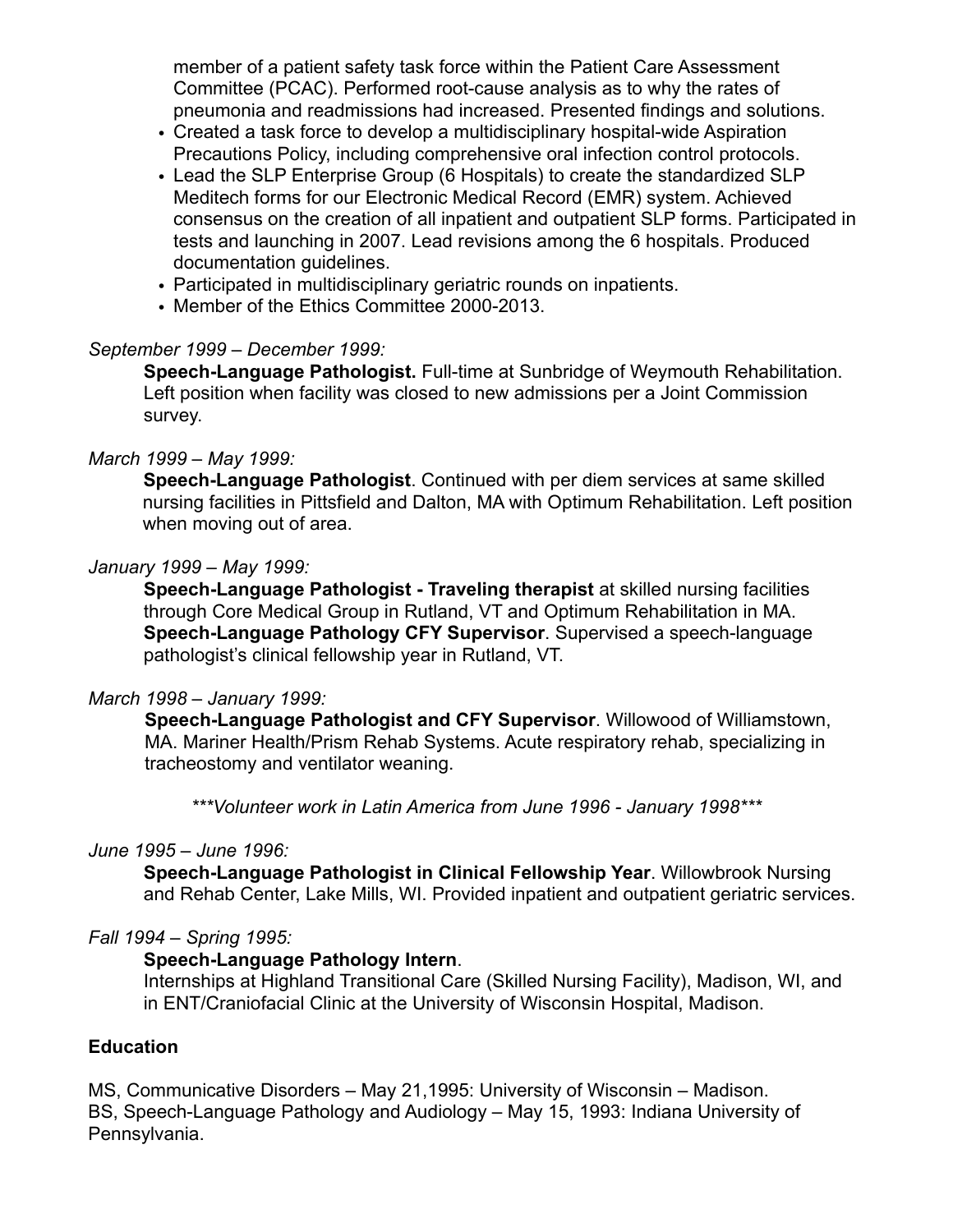# **Honors/Awards**

- Graduated Summa Cum Laude with a 4.0 GPA from Indiana University of Pennsylvania.
- 8-time award winner of the American Speech-Language-Hearing Association's (ASHA) Award for Continuing Education (ACE), as of January 2022. This award is in recognition of "outstanding accomplishment" and "personal effort to continue professional learning beyond an academic degree."
- Hormel Health Labs' *Health Hero Award*. This is an award that recognizes the efforts of caregivers and clinicians who go above and beyond in providing support, education and inspiration for those with dysphagia and in need of nutritional support. In May 2019, I was their first recipient of this award. See article: [https://www.hormelhealthlabs.com/resources/](https://www.hormelhealthlabs.com/resources/health-hero-advances-dysphagia-research/) [health-hero-advances-dysphagia-research/](https://www.hormelhealthlabs.com/resources/health-hero-advances-dysphagia-research/)
- Awarded the Kalynn Quinn Hensely Head & Neck Laryngology Lectureship from the Ear, Nose and Throat Nursing Foundation, advancing the art and science of nursing through education and research.

# **Certifications / Licensure / Associations**

- **Board Certified Specialist in Swallowing and Swallowing Disorders (BCS-S).** Obtained certification in 2012. Recertification in July 2017 for another 5 years.
- ASHA Certificate of Clinical Competence Speech-Language Pathology, March 1996 current.
- ASHA Member since 1995. Account number: 12005338.
- Licensed in Massachusetts since 3/3/98; number 4752; valid through 08/27/2022.
- Member of Special Interest Group 13: Swallowing and Swallowing Disorders (Dysphagia).
- Member of Dysphagia Research Society member, 2012-current.
- Member of National Foundation of Swallowing Disorders (NFOSD).
- **•** Committee member (volunteer; invited position) serving on the Website, Communications, and Public Relations Committee (WCPRC) for the Dysphagia Research Society from May 2017-April 2020.
- **•** Committee member (volunteer; invited position) serving on the Public Relations Committee of the American Board of Swallowing and Swallowing Disorders (ABSSD) from May 2018 current.
- **•** Co-Chair (volunteer; invited position) of the Public Relations Committee of ABSSD from March 2020 to December 2020. Continued as co-chair with the newly expanded Public Relations & Communications Committee (PRCC) of ABSSD in January 2021 for 2 years.
- **•** Member and in the Leaders group of the US IDDSI Reference Group (USIRG) & collaborate internationally with IDDSI work groups from other countries.

# **Presentations**

- Invited speaker for the 3DP Tech Forum on January 18, 2022, sponsored by Purdue University, Aprecia: The 3DP Pharmaceutical Company, and USP (US Pharmacopeia is a non-profit). My lecture: **"Advocating & Innovating for People with Difficulty Swallowing Pills (Pill Dysphagia): Evaluation, Management, & Using Novel Dosage Form Technology."**
- Invited speaker for Hormel Health Lab's Midday Connect: **Tips for Managing Dysphagia at Home.** December 14, 2021.
- Invited speaker for the 45th Society of Otorhinolaryngology and Head-Neck Nurses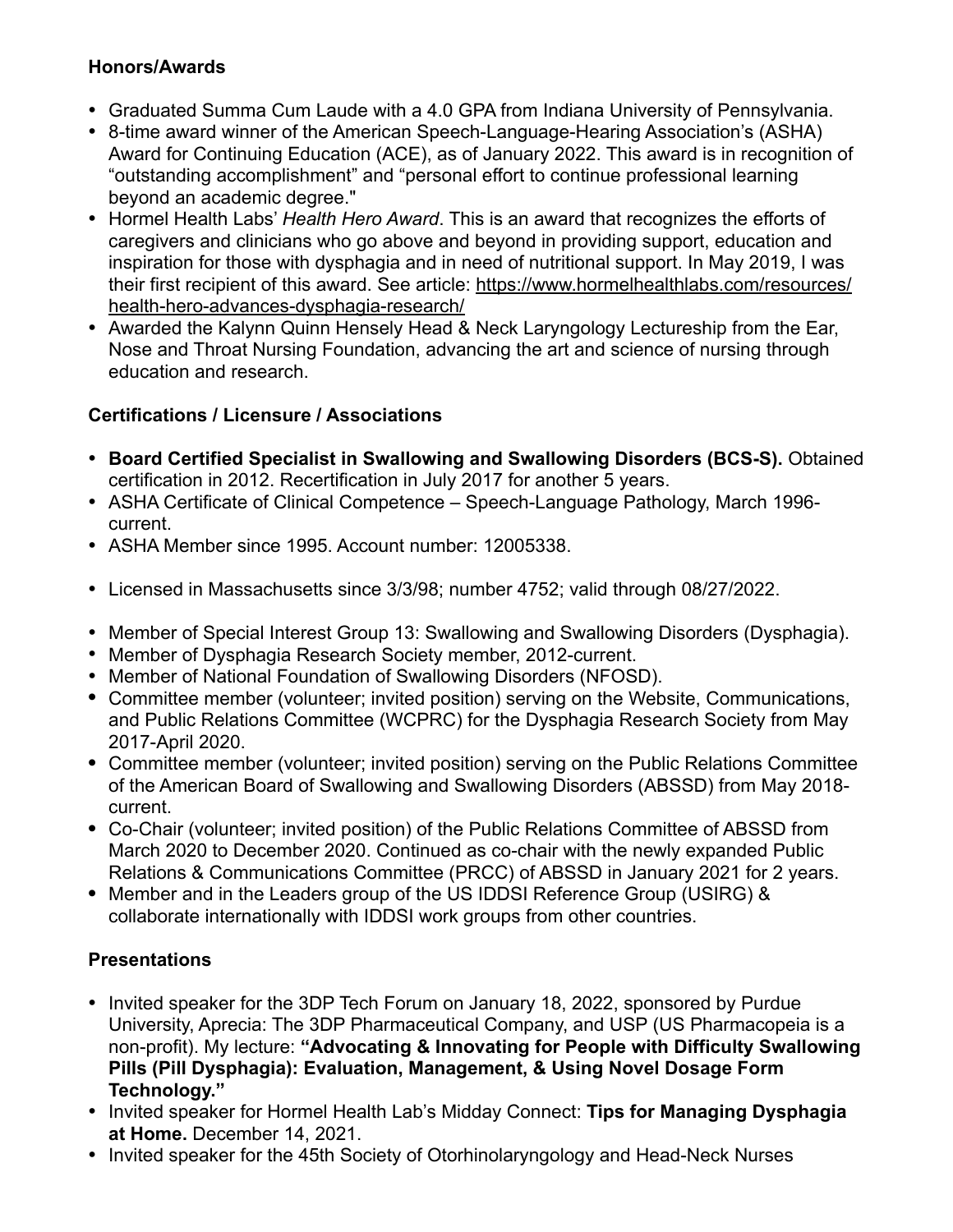(SOHN) Annual Congress & Nursing Symposium. "**Transdisciplinary Dysphagia Collaboration: Hot Topics with Instrumental Exam Evidence."** October 2, 2021.

- Invited speaker for Medbridge Education, Inc, along with McCoy, Yvette, to present and record a course for their continuing education platform: "**Reframe Dysphagia Documentation with a Person-Centered Approach,"** June 26, 2021.
- Invited speaker for Arkray, Inc. **"SLPs Advocate for People with Pill Dysphagia: Evaluation, Management & Case Studies Using a Novel Pill Swallowing Gel."** Live webinar June 10, 2021.
- Invited speaker for the Massachusetts Speech-Language Hearing Association's (MSHA) Medical Advisory Group. "**IDDSI: Who, Why, What, When, & How? From Awareness to Implementation to Adoption**." Live webinar June 3, 2021.
- Co-hosted Facebook Live webinar in May 2021 with founding members of the American Board of Swallowing and Swallowing Disorders titled: "**Know Your History: Are you curious about why & how ABSSD started the Board Certification?"**
- Invited speaker for the spring National Foundation of Swallowing and Swallowing Disorders (NFOSD) Dysphagia Webinar Series. Lecture: "**More Than Oral Care; Let's Talk Oral Infection Control**." March 25, 2021. Over 1,500 people registered from 60 different countries.
- Invited speaker for the Beth Israel Deaconess Medical Center's (BIDMC) Otolaryngology Didactic Rounds for Residents. December 9, 2020, 8am-10am. "**Are You Ready for Dysphagia? A Thorough Review of Swallowing Anatomy & Physiology, Instrumental Evaluations, and Transdisciplinary Care in a Person-Centered Approach."**
- Sheffler, K. & McCoy, Y. (2020, November). 10567: "**Reframe Your Thinking About Dysphagia Documentation, Using a Person-Centered Approach**." Proposal was accepted at the Annual Convention of the American Speech-Language-Hearing Association, San Diego, CA. (Convention cancelled, but proposal was peer-reviewed and the selection process was extremely competitive this year, per ASHA).
- Invited speaker on dysphagia for the 44th Society of Otorhinolaryngology and Head-Neck Nurses (SOHN) Annual Congress & Nursing Symposium on: "**The Dysphagia Revolution: Early Identification Saves Lives & Improves Peoples' Quality of Life**." September 11-14, 2020 in Boston, MA (moved to virtual due to COVID-19 pandemic).
- Co-hosted Facebook Live webinar for the American Board of Swallowing and Swallowing Disorders titled: **Caring for Caregivers: Reducing Dysphagia-Related Caregiver Burden**. Clinicians & researchers discussing ways to support caregivers of people with dysphagia across the lifespan. (June 18, 2020)
- Co-hosted Facebook Live webinar for the American Board of Swallowing and Swallowing Disorders titled: **Telehealth Resources for Dysphagia Management During COVID-19** with Dr. Malandraki, PhD, CCC-SLP, BCS-S. (April 24, 2020)
- Invited speaker for the Boston Area Dysphagia Grand Rounds, April 15, 2020. Speaking for speech-language pathologists on: "**IDDSI Bitsy Steps: From Awareness to Adoption.**" Postponed due to COVID-19 pandemic.
- Invited speaker for the ARKRAY USA Lunch & Education Program on March 19, 2020 in San Juan, Puerto Rico. Title of presentation: "**Pill Dysphagia & Case Studies Using a Novel Pill Swallowing Gel.**" (Postponed/will reschedule due to cancellation of Dysphagia Research Society Annual Meeting due to COVID-19 pandemic. Recorded content for online platforms 6/2020.)
- Webinar for Summit Professional Education, recorded January 24, 2020: "**Medications: Drug-Induced Dysphagia, Complications, and Potential Treatments**."
- Collaborated with [BeckyDorner.com](http://BeckyDorner.com) & [HormelHealthLabs.com](http://HormelHealthLabs.com) to create IDDSI Staff Training Modules (January, 2020). Presented two webinars: "Testing measures for food quality control and safety," and "Testing measures for beverage quality control and safety."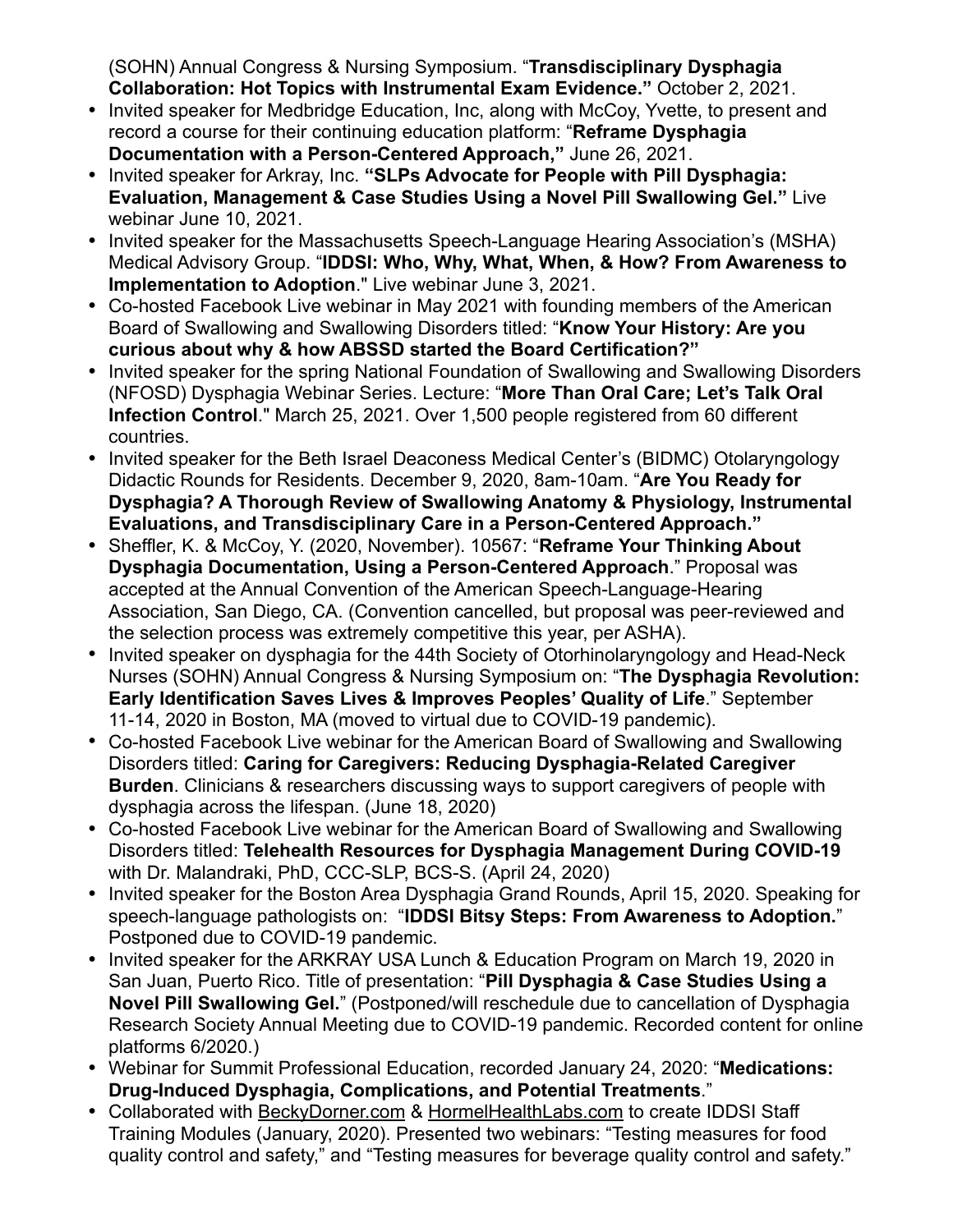- Invited speaker for the November 2019 meeting of the Massachusetts DHCC Dietetics in Health Care Communities. Collaborating with 2 dietitians to present and provide hands-on lab on the International Dysphagia Diet Standardisation Initiative (IDDSI).
- Invited speaker at the **40th annual Neurorehabilitation Conference** on Traumatic Brain Injury, Stroke, and other Neurologic Disorders in Cambridge, Massachusetts on November 17, 2019. Presenting: "**Medications: Drug-Induced Dysphagia, Complications, and Potential Treatments**."
- "**Esophageal Dysphagia**," presented at Beth Israel Deaconess Medical Center (Beth Israel Lahey Health), July, 2019.
- "**International Dysphagia Diet Standardisation Initiative (IDDSI): The Who, Why, What & How**." Live and broadcasted presentation and lab on May 22, 2019, assisting the Steward Health Care Network in implementation of IDDSI.
- Podcast with Fox Rehab (5/1/19): "**FOXCAST SLP: IDDSI** International Dysphagia Diet [Standardization Initiative with Karen Sheffler." https://www.foxrehab.org/podcast/foxcast](https://www.foxrehab.org/podcast/foxcast-slp-iddsi-international-dysphagia-diet-standardization-initiative-karen-sheffler/)[slp-iddsi-international-dysphagia-diet-standardization-initiative-karen-sheffler/](https://www.foxrehab.org/podcast/foxcast-slp-iddsi-international-dysphagia-diet-standardization-initiative-karen-sheffler/)
- Presented at the NHAND Dysphagia Conference, Saturday, March 30, 2019. Provided a live version (4.5 hours) of my talk: "**International Dysphagia Diet Standardisation Initiative (IDDSI): The Who, Why, What & How**," for the New Hampshire Academy of Nutrition & Dietetics (NHAND). The NHAND is a state affiliate of the national Academy of Nutrition & Dietetics (AND).
- "**IDDSI: Teamwork From Regulatory Requirements to Successful Implementation**." Webinar presented on [BeckyDorner.com](http://BeckyDorner.com) on March 21, 2019, co-presenting with dietitian and long-term care nutrition expert: Brenda Richardson, MA, RDN, LD, CD, FAND.
- "**International Dysphagia Diet Standardisation Initiative (IDDSI): The Who, Why, What & How**." (Live webinars for:
	- Becky Dorner & Associates - [www.BeckyDorner.com,](http://www.BeckyDorner.com) April 12, 2018;
	- Martin Bros. Distributing Co, Inc on October 10, 2018; and
	- Nutritious Lifestyles® on May 13, 2019.
- **"Revolutionize the Gold-Standard! How About a New Platinum-Standard of Personalized Medicine for Instrumental Dysphagia Evaluations?**" (Session presented on November 17, 2018 at the national convention of the American Speech-Language and Hearing Association, Boston, MA).
- "**Dysphagia: Safety & Efficiency of Eating, Drinking & Taking Medications**." (Invited speaker and panelist for session titled: "3D Printing of Pharmaceuticals and Biologics to Address Unmet Medical Needs," at a *Summit Exploring 3D Printed Pharmaceuticals,*  November 8, 2018, Livingston, NJ).
- "**What Every Therapist Needs to Know About Dysphagia: Swallowing Screening, Evaluation, and Treatment to Maximize Safety & Quality of Life**." (for Summit Professional Education, traveling to present this live, one-day course around the country, in May, June & October of 2018. Now available online).
- "**What Do I See? Analyzing Interesting Videofluoroscopic Swallow Studies**." (Live webinar for [SpeechPathology.com/Continued.com,](http://SpeechPathology.com/Continued.com) February 6, 2018).
- "**Videofluoroscopy: Safety & Efficiency and Underlying Structure & Physiology.**" (Live webinar for [SpeechPathology.com,](http://SpeechPathology.com) June 8, 2017).
- **International Dysphagia Diet Standardisation Initiative (IDDSI) Presentations for Hormel Foods-Hormel Health Labs** (Live webinar April 2017; Live presentations in the Hormel booth at the Food & Nutrition Conference & Expo, Chicago, October, 2017; and Live presentation at a Navigator Meeting in Tampa, March 6, 2018)
- **"Medications & Eating and Swallowing Safely.**" Presented at BIDMC, 2016.
- Geriatric Conference 2015 at Newton-Wellesley Hospital: "**Preventing Hospital Acquired Aspiration Pneumonia: Simple Strategies that Save Lives**." (10/30/15)